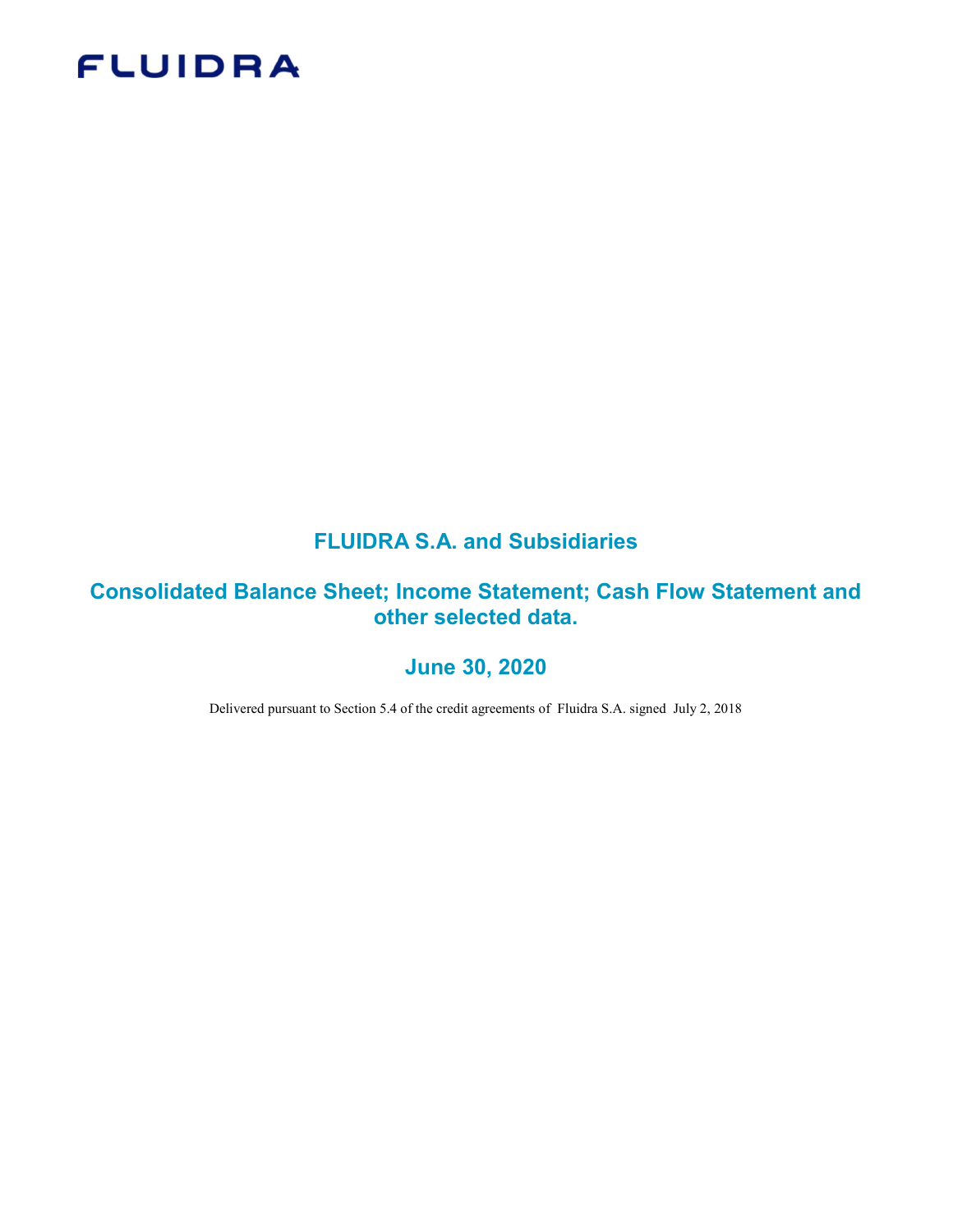#### Nature and principal activies of the Group.

Fluidra, S.A. (hereinafter the Company) was incorporated as a limited liability company for an indefinite period in Girona on October 3, 2002 under the name Aquaria de Inv. Corp., S.L., and changed to its current name on September 17, 2007.

The Company's corporate purpose and activity consists in the holding and use of equity shares, securities and other stock, and advising, managing and administering the companies in which the Company holds an ownership interest.

The Company is domiciled at Avenida Francesc Macià, nº 60, planta 20, in Sabadell (Barcelona).

The Group's activities consist in the manufacture and distribution of equipment, accessories and consumables for swimmingpools, irrigation and water treatment.

Fluidra, S.A. is the parent company of the Group comprising the subsidiaries detailed in the accompanying Appendix I of the consolidated financial statements for the year 2019 (hereinafter Fluidra Group or the Group). Additionally, the Group holds ownership interests in other entities, which are also detailed in Appendix I.

Fluidra´s share capital consists of 112.629.070 ordinary shares with a par value of Euro 1 each, fully subscribed. On October 31, 2007, the "Company" completed its initial public offering process through the public offering of 44.082.943 ordinary shares with a par value of Euro 1 each.

These shares representing share capital are listed on the Barcelona and Madrid stock exchanges, and also on the continuous market.

On July 2, 2018 Fluidra, S.A. carried out a capital increase for a nominal amount of Euro 83.000.000 by issuing and circulating 83,000,000 new ordinary shares of Euro 1 par value each, which were fully subscribed by the sole shareholder of Piscine Luxembourg Holdings 2 S.à r.l. (penultimate holder of the Luxembourgian company Zodiac Pool Solutions S.à.r.l. holding company of the Zodiac Group) without entitlement, as per article 304.2 of the Spanish Corporations Act, to any preferential subscription rights. The difference between the fair value of the equity received by Fluidra, S.A. by virtue of the merger and the par value of the new shares was allocated to share premium.

#### Basis of Preparation

This Balance Sheet, Income Statement and Cash Flow Statement have been prepared from the accounting records of Fluidra, S.A. and the companies included in the Group, according to the going concern principle. This Balance Sheet, Income Statement and Cash Flow Statement have been prepared in accordance with the International Financial Reporting Standards. These financial statements do not include all disclosures required for annual financial statements, nor for IAS 34 "Interirm Financial Reporting" as adopted by the European Union (IFRS-EU) and shall be read together with the consolidated financial statements for the years ended December 31, 2019 and 2018 prepared in accordance to IFRS-EU.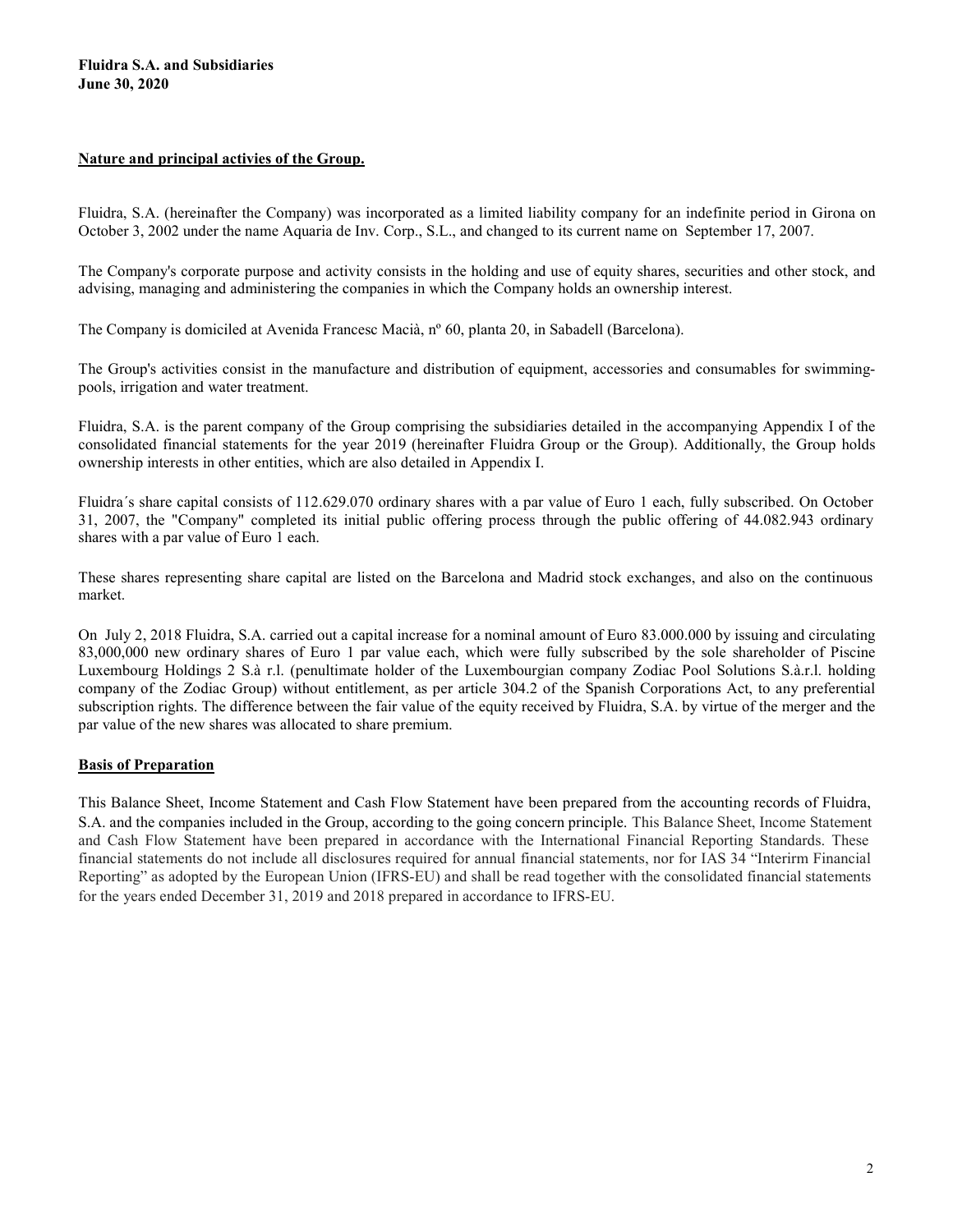#### Selected Definitions

Consolidated Adjusted EBITDA ("EBITDA"): represents the Group's operating result before depreciation, amortization, impairment losses, and unusual and non-recurring adjustments, as defined in Fluidra's credit agreements.

Consolidated Total Debt: as defined in Fluidra´s credit agreements, it means the aggregate principal amount of funded Indebtness of Holdings and its Restricted Subsidiaries outstanding on such date and determined on a consolidation basis.

The Group in the annual financial statements includes a definition for EBITDA (referred to as Reported EBITDA) and Net Financial Debt. These two magnitudes are periodically reported to shareholders and included in the annual financial statements, therefore we have included a reconciliation between them and those required by the credit agreements mentioned above.

#### **Business Overview**

For the Business Overview please refer to www.fluidra.com - Shareholders and Investors - Regulatory Filings – 2020 2nd Quarter Results.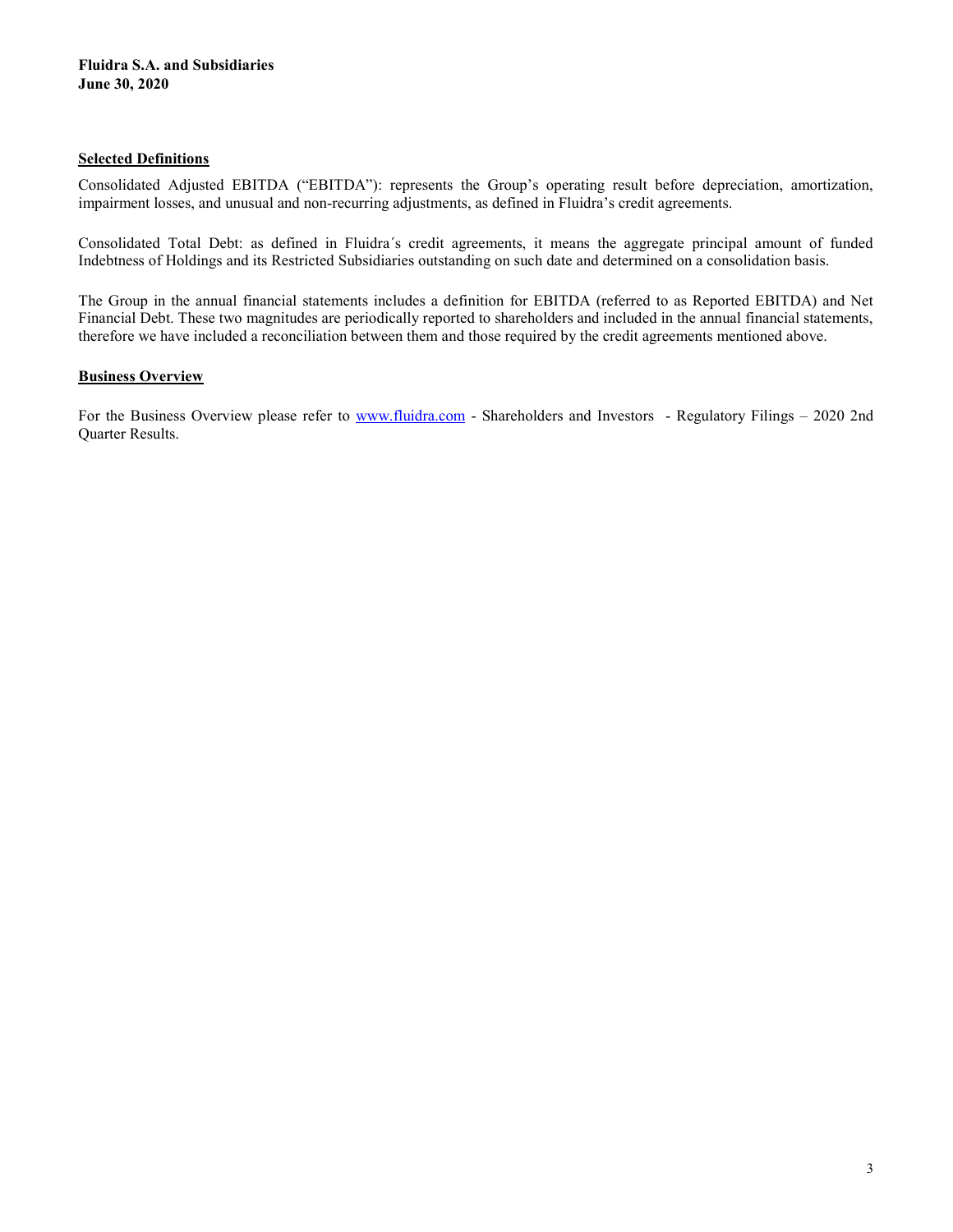### **BALANCE SHEET**

| idra S.A. and Subsidiaries                                                                                      |                      |                          |
|-----------------------------------------------------------------------------------------------------------------|----------------------|--------------------------|
|                                                                                                                 |                      |                          |
|                                                                                                                 |                      |                          |
|                                                                                                                 |                      |                          |
|                                                                                                                 |                      |                          |
| e 30, 2020                                                                                                      |                      |                          |
| <b>BALANCE SHEET</b>                                                                                            |                      |                          |
| (Thousands of Euros)                                                                                            |                      |                          |
| <b>Assets</b>                                                                                                   | 30/6/2020            | 30/6/2019                |
| Property, Plant and Equipment                                                                                   | 116.969              | 109.584                  |
| Investment property                                                                                             | 3.131                | 3.204                    |
| Goodwill<br>Other intangible assets                                                                             | 1.112.658<br>713.236 | 1.093.978<br>761.337     |
| Rights of Use assets                                                                                            | 107.756              | 109.281                  |
| Equity-Accounted Investments                                                                                    | $\sim$               | 8                        |
| Non-current financial assets<br>Other account receivables                                                       | 6.875<br>2.275       | 6.865<br>5.754           |
| Deferred tax assets                                                                                             | 81.682               | 83.862                   |
| Total non-current assets                                                                                        | 2.144.582            | 2.173.873                |
| Non-current assets held for sale                                                                                | 633                  | $\sim$                   |
| Inventories<br>Trade and other receivables                                                                      | 273.772<br>393.391   | 307.228<br>415.186       |
| Other current financial assets                                                                                  | 9.812                | 8.457                    |
| Derivative financial instruments                                                                                | 448                  | 306                      |
| Cash and cash equivalents                                                                                       | 172.551              | 183.687                  |
| Total current assets                                                                                            | 850.607              | 914.864                  |
| <b>TOTAL ASSETS</b>                                                                                             | 2.995.189            | 3.088.737                |
| Equity                                                                                                          |                      |                          |
| Share Capital                                                                                                   | 195.629              | 195.629                  |
| Share Premium                                                                                                   | 1.148.591            | 1.148.591                |
| Retained earnings and other reserves                                                                            | 172.594              | 129.536                  |
| Treasury shares<br>Other comprehensive income                                                                   | (14.493)<br>(13.995) | (10.411)<br>(16.285)     |
| Equity attributed to equity holders of the parent                                                               | 1.488.326            | 1.447.060                |
|                                                                                                                 |                      |                          |
| Non-controlling interests                                                                                       | 7.145                | 7.371                    |
| Total equity                                                                                                    | 1.495.471            | 1.454.431                |
| Liabilities                                                                                                     |                      |                          |
| Debt, Bank Borrowings and other marketable securities<br>Lease liabilities                                      | 733.449<br>97.027    | 854.677<br>85.280        |
| Derivative financial instruments                                                                                | 21.622               | 16.517                   |
| Deferred tax liabilities<br>Provisions                                                                          | 177.890<br>10.808    | 193.126<br>15.550        |
| Government grants                                                                                               | 253                  | 310                      |
| Other non-current liabilities                                                                                   | 26.443               | 19.177                   |
| Total non-current liabilities                                                                                   | 1.067.492            | 1.184.637                |
| Liabilities linked to non-current assets held for sale<br>Debt, Bank Borrowings and other marketable securities | 713<br>53.542        | $\blacksquare$<br>68.264 |
| Lease liabilities                                                                                               | 21.959               | 22.418                   |
| Trade and other payables                                                                                        | 325.175              | 332.128                  |
| Provisions<br>Derivative financial instruments                                                                  | 30.739<br>98         | 26.841<br>18             |
| Total current liabilities                                                                                       | 432.226              | 449.669                  |
| TOTAL EQUITY AND LIABILITIES                                                                                    | 2.995.189            | 3.088.737                |
|                                                                                                                 |                      |                          |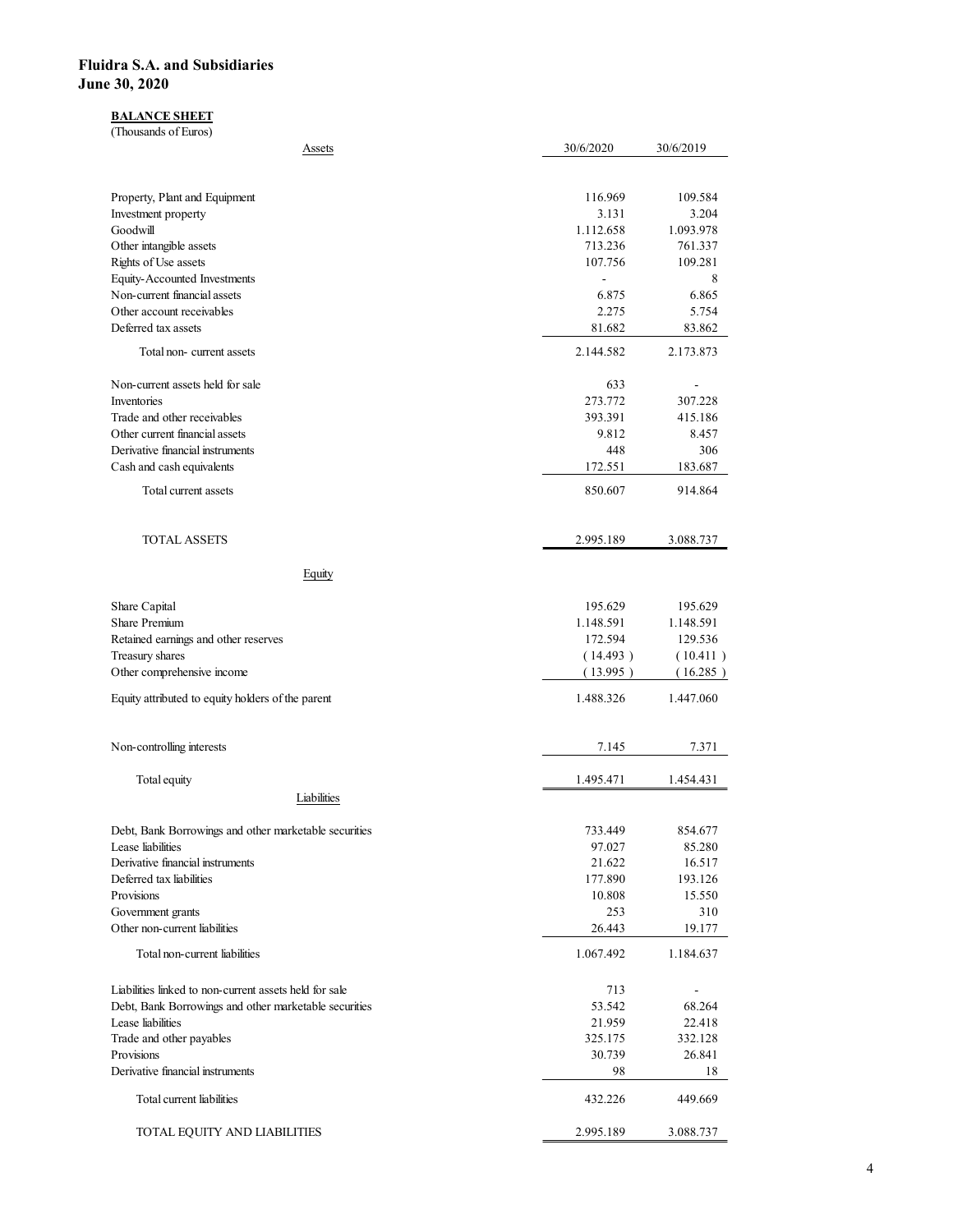| idra S.A. and Subsidiaries                                                 |                          |                        |
|----------------------------------------------------------------------------|--------------------------|------------------------|
|                                                                            |                          |                        |
|                                                                            |                          |                        |
|                                                                            |                          |                        |
|                                                                            |                          |                        |
|                                                                            |                          |                        |
|                                                                            |                          |                        |
|                                                                            |                          |                        |
|                                                                            |                          |                        |
|                                                                            |                          |                        |
| e 30, 2020                                                                 |                          |                        |
|                                                                            |                          |                        |
| (Thousands of Euros)                                                       | 30/6/2020                | 30/6/2019              |
|                                                                            |                          |                        |
|                                                                            |                          |                        |
| Operating Income                                                           |                          |                        |
| Sales of goods and finished products                                       | 771.267                  | 753.204                |
| Income from the rendering services                                         | 11.596                   | 12.880                 |
| Work perfomed by the Group and capitalised as non-current assets           | 6.254                    | 6.787                  |
| Total operating income                                                     | 789.117                  | 772.871                |
| Operating expenses                                                         |                          |                        |
|                                                                            |                          |                        |
| Change in inventories of finished products, work in                        | (370.373)                |                        |
| progress and raw material consumables<br>Personnel expenses                | (134.445)                | (363.530)<br>(146.799) |
| Depreciation and amortization expenses and impairment losses               | (59.876)                 | (61.835)               |
| Other operating expenses                                                   | (123.321)                | (129.072)              |
| Total operating expenses                                                   | (688.015)                | (701.236)              |
|                                                                            |                          |                        |
| Other profit / (loss)                                                      |                          |                        |
| Profit / (loss) from sale of fixed assets                                  | 118                      | (1.115)                |
| Total other profit / (loss)                                                | 118                      | (1.115)                |
|                                                                            |                          |                        |
| Operating profit                                                           | 101.220                  | 70.520                 |
| Finance income / (expenses)                                                |                          |                        |
|                                                                            |                          |                        |
| Finance income                                                             | 6.218                    | 996                    |
| Finance costs                                                              | (20.565)                 | (23.694)               |
| Financial Expenses of Lease Liabilities                                    | (2.495)                  | (2.324)                |
| Exchange gains / (losses)<br>Net financial income / (loss)                 | (4.138)<br>(20.980)      | (757)<br>(25.779)      |
|                                                                            |                          |                        |
| Share in profit / (loss) for the year                                      |                          |                        |
| from investments accounted for using the equity                            | $\sim$                   | (19)                   |
| Profit / (loss) before tax from continuing operations                      | 80.240                   | 44.722                 |
| Income tax expense                                                         | (22.800)                 | (13.221)               |
|                                                                            |                          |                        |
| $\mathrm{Profit}\,/\,(\mathrm{loss})$ after tax from continuing operations | 57.440                   | 31.501                 |
| Profit / (loss) after tax from discontinued operations                     | $\sim$                   | (114)                  |
|                                                                            |                          |                        |
| CONSOLIDATED PROFIT / (LOSS) AFTER TAX                                     | 57.440                   | 31.387                 |
| Profit attributed to non-controlling interest                              | 2.562                    | 2.724                  |
| Profit attributed to equity holders of the parent                          | 54.878                   | 28.663                 |
| From continuing operations                                                 | 54.878                   | 28.777                 |
| From discontinued operations                                               | $\overline{\phantom{a}}$ | (114)                  |
|                                                                            |                          |                        |
| <b>EBITDA</b>                                                              | 161.096                  | 132.336                |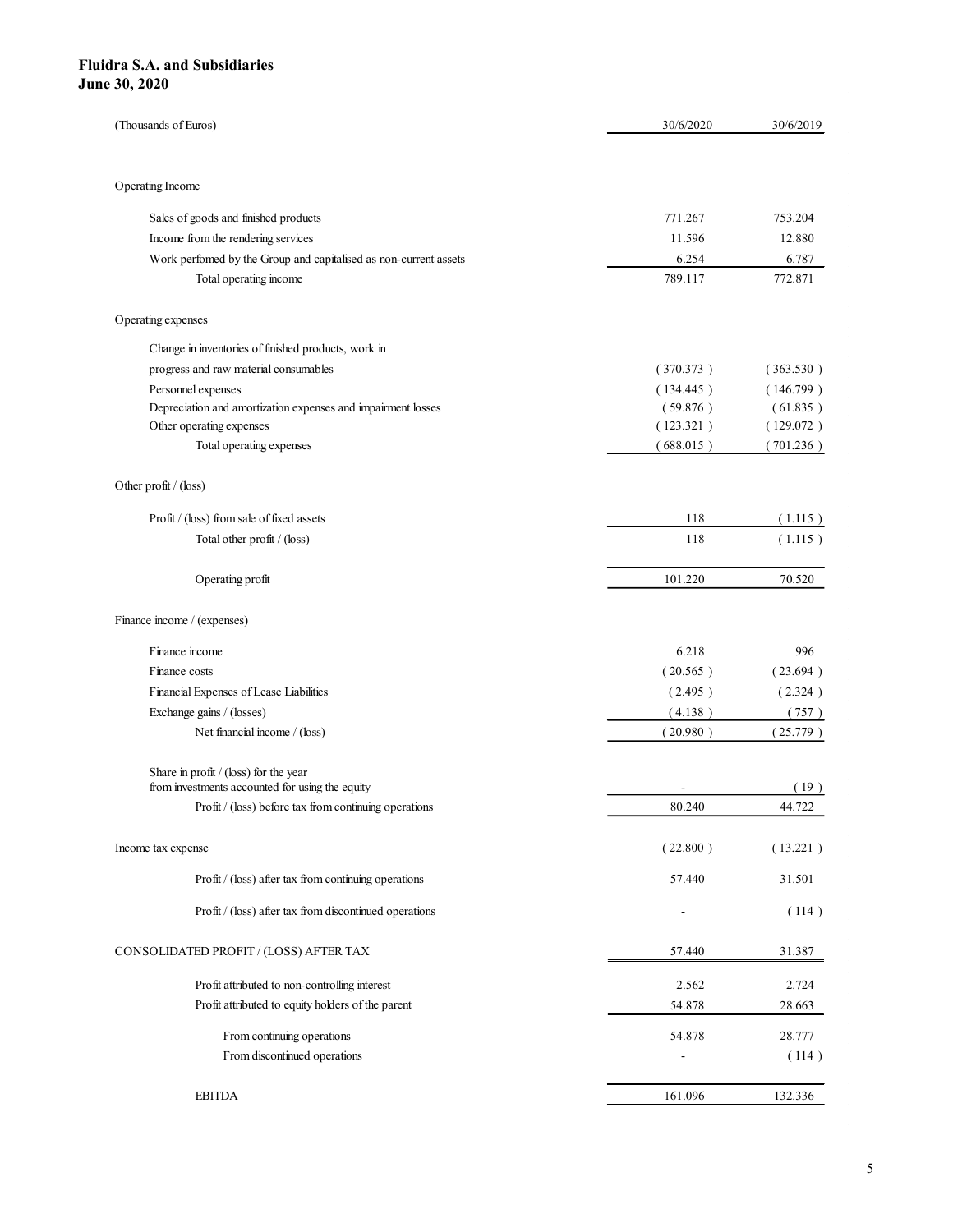| (Thousands of Euros)                 |                                                                                            | 30/6/2020      | 30/6/2019 |
|--------------------------------------|--------------------------------------------------------------------------------------------|----------------|-----------|
| Cash flows from operating activities |                                                                                            |                |           |
| Profit of the year before tax        |                                                                                            | 80.240         | 44.608    |
| Adjustments for:                     |                                                                                            |                |           |
|                                      | Amortization and depreciation                                                              | 58.946         | 61.835    |
|                                      | Adjustments due to impairment of receivables                                               | 4.163          | 2.285     |
|                                      | Provision for / (reversal of) impairment losses on assets                                  | 930            |           |
|                                      | Provision for / (reversal of) impairment losses on financial assets                        | 93             | 79        |
|                                      | Provision for / (reversal of) impairment losses on risks and expenses                      | 2.814          | 726       |
|                                      | Provision for / (reversal of) impairment losses on inventories                             | 691            | 2.874     |
|                                      | Income from financial assets                                                               | (3.984)        | (778)     |
|                                      | Financial expenses                                                                         | 22.866         | 25.682    |
|                                      | (Income) / expenses from currency translation differences                                  | 4.138          | 757       |
|                                      | Share in profit / (loss) for the year from associates accounted for using equity method    | $\overline{a}$ | 19        |
|                                      | (Profit) / loss from the sale of property, plant and equipment and other intangible assets | (118)          | 15        |
|                                      | (Profit)/losses on the sale of subsidiaries                                                |                | 1.214     |
|                                      | Government grants recognized in profit and loss                                            | (50)           | (56)      |
|                                      | Shared-based payment expenses                                                              | 3.771          | 6.902     |
|                                      | Adjustments to consideration given against gains/losses on business combinations           | (1.268)        |           |
|                                      | (Gains) / losses from derivative financial instruments at fair value                       | (865)          | 5         |
|                                      | Operating profit before changes in working capital                                         | 172.367        | 146.167   |
|                                      | Change in working capital, excluding effects of acquisitions and currency                  |                |           |
| translation differencies             |                                                                                            |                |           |
|                                      | Increase / (decrease) in trade and other receivables                                       | (88.974)       | (119.170) |
|                                      | Increase / (decrease) in inventories                                                       | (13.665)       | (58.873)  |
|                                      | Increase / (decrease) in trade and other payables                                          | 28.435         | 58.084    |
|                                      | Utilization of provisions                                                                  | (652)          | (553)     |
|                                      | Cash Flows from operating activities                                                       | 97.511         | 25.655    |
| Interest paid                        |                                                                                            | (23.933)       | (23.517)  |
| Interest received                    |                                                                                            | 3.978          | 719       |
| Corporate income tax paid            |                                                                                            | (11.573)       | (1.093)   |
|                                      | Net Cash Flows from operating activities                                                   | 65,983         | 1.764     |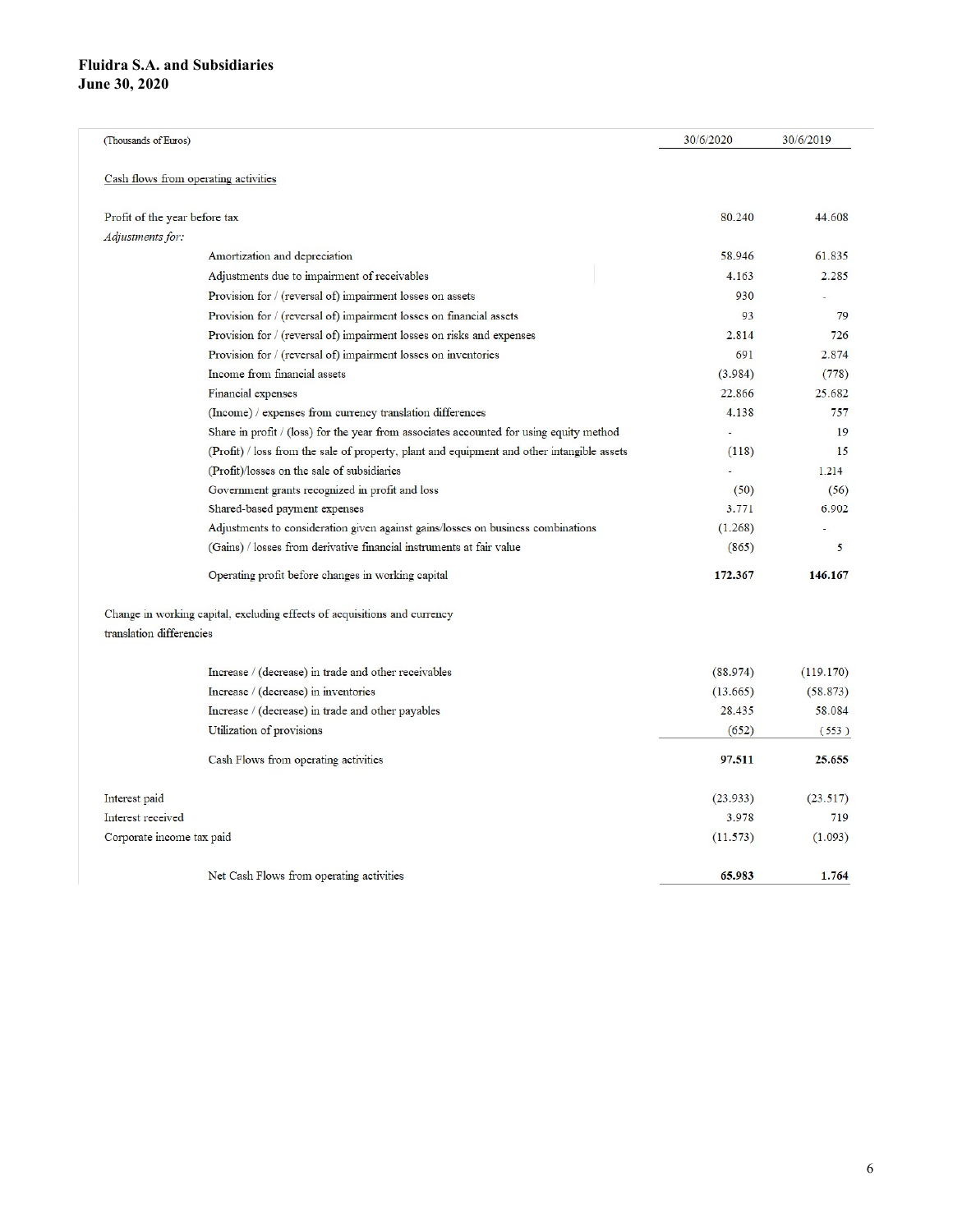#### Cash Flows from investing activities

| idra S.A. and Subsidiaries                               |           |                |
|----------------------------------------------------------|-----------|----------------|
| e 30, 2020                                               |           |                |
|                                                          |           |                |
| Cash Flows from investing activities                     |           |                |
|                                                          |           |                |
| From the sale of property, plant and equipment           | 681       | 1.879          |
| From the sale of other intangible assets                 | 134       | 20             |
| From the sale of financial assets                        | 2.318     | 1.106          |
| Proceeds from the sale of subsidiaries, net of cash used | $\sim$    | 25.983         |
| Acquisition of property, plant and equipment             | (8.577)   | (13.905)       |
| Acquisition of intangible assets                         | (8.222)   | (9.341)        |
| Acquisition of financial assets                          | (2.106)   | (4.305)        |
| Payments for acquisitions of subsidiaries                | (7.946)   | $\blacksquare$ |
| Payments for acquisitions of subsidiaries in prior years | (6.997)   | (1.432)        |
| Net Cash Flows used in investing activities              | (30.715)  | -5             |
| Cash Flows from financing activities                     |           |                |
| Payments for repurchase of treasury shares               | (3.441)   | (5.831)        |
| Proceeds from the sale of treasury shares                | 3.360     | 297            |
| Proceeds from grants                                     | $\sim$    | $47\,$         |
| Proceeds from bank borrowings and other                  | 66.831    | 30.770         |
| Payments from bank borrowings, finance leases and others | (157.872) | (19.057)       |
| Payments from leases liabilities (IFRS-16)               | (10.586)  | (4.975)        |
| Dividends paid                                           | (1.061)   | (1.724)        |
| Net Cash Flows from financing activities                 | (102.769) | (473)          |
|                                                          |           |                |

### Cash Flows from financing activities

| 681       | 1.879    |
|-----------|----------|
| 134       | 20       |
| 2.318     | 1.106    |
| $\omega$  | 25.983   |
| (8.577)   | (13.905) |
| (8.222)   | (9.341)  |
| (2.106)   | (4.305)  |
| (7.946)   | $\sim$   |
| (6.997)   | (1.432)  |
| (30.715)  | 5        |
|           |          |
| (3.441)   | (5.831)  |
| 3.360     | 297      |
|           | 47       |
| 66.831    | 30.770   |
| (157.872) | (19.057) |
| (10.586)  | (4.975)  |
| (1.061)   | (1.724)  |
| (102.769) | (473)    |
| (67.501)  | 1.296    |
| 242.240   | 181.233  |
| (1.968)   | 1.158    |
|           |          |
|           |          |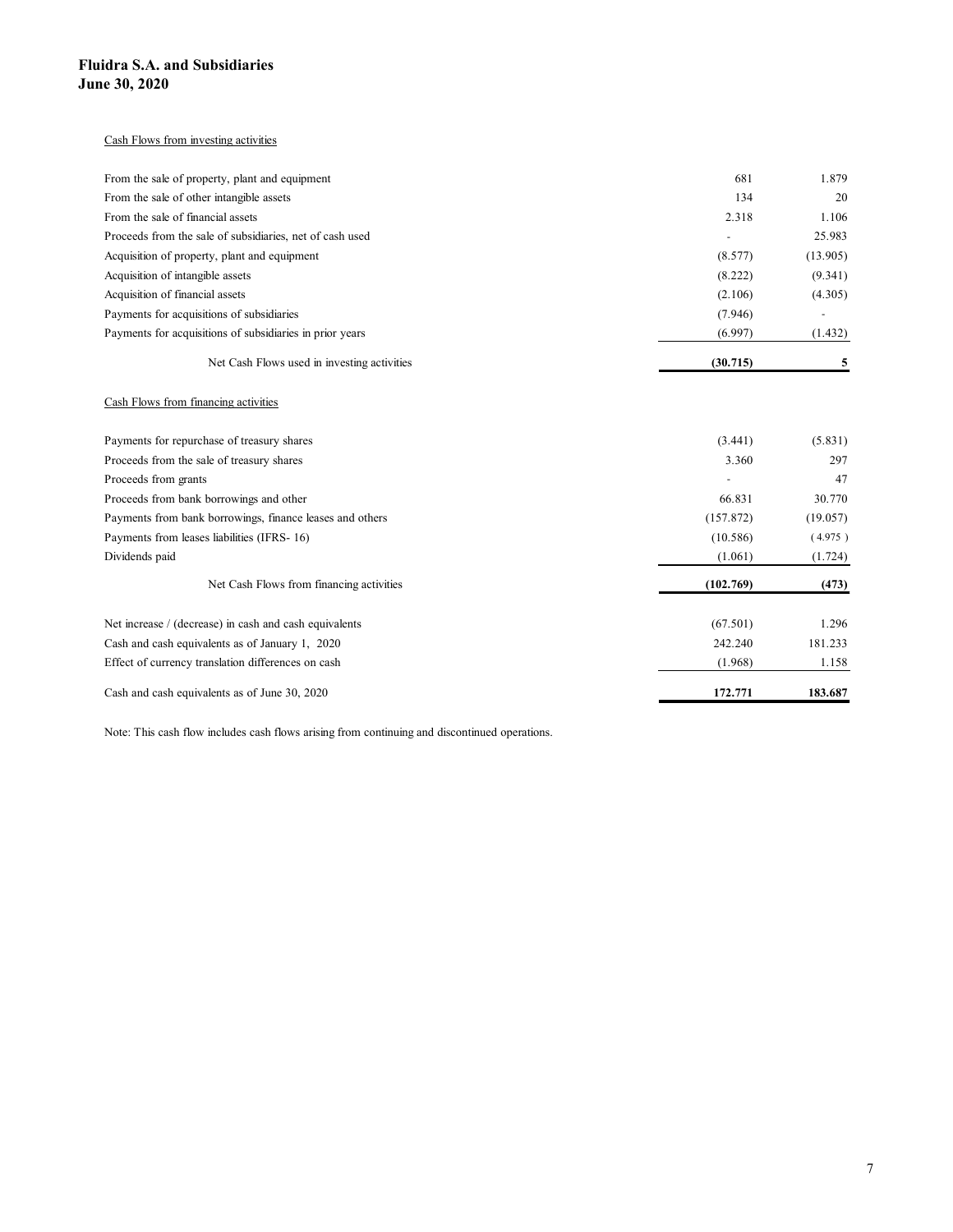### Calculation and Reconciliation of EBITDA

| <b>Fluidra S.A. and Subsidiaries</b>                          |             |
|---------------------------------------------------------------|-------------|
| <b>June 30, 2020</b>                                          |             |
|                                                               |             |
|                                                               |             |
|                                                               |             |
|                                                               |             |
| <b>Calculation and Reconciliation of EBITDA</b>               |             |
| (in millions of Euros)                                        | June 20 LTM |
| Net Profit attributed to equity holders of the parent company | 34,5        |
| Income Tax Expense                                            | 15,6        |
| Finance Income                                                | (8,0)       |
| Finance Costs                                                 | 55,8        |
| Exchange gains / (losses)                                     | 2,9         |
| Depreciation & Amortisation Expense & Impairment              | 127,8       |
| Minority Interest                                             | 5,6         |
| <b>Reported EBITDA</b>                                        | 234,1       |
| Integration related and other Non-Recurring Expenses          | 18,0        |
| Share based payment expense                                   | 9,1         |
| Run Rate synergies                                            | 9,7         |
| Profit/Loss from sale of subsidiaries                         | 13,5        |
|                                                               |             |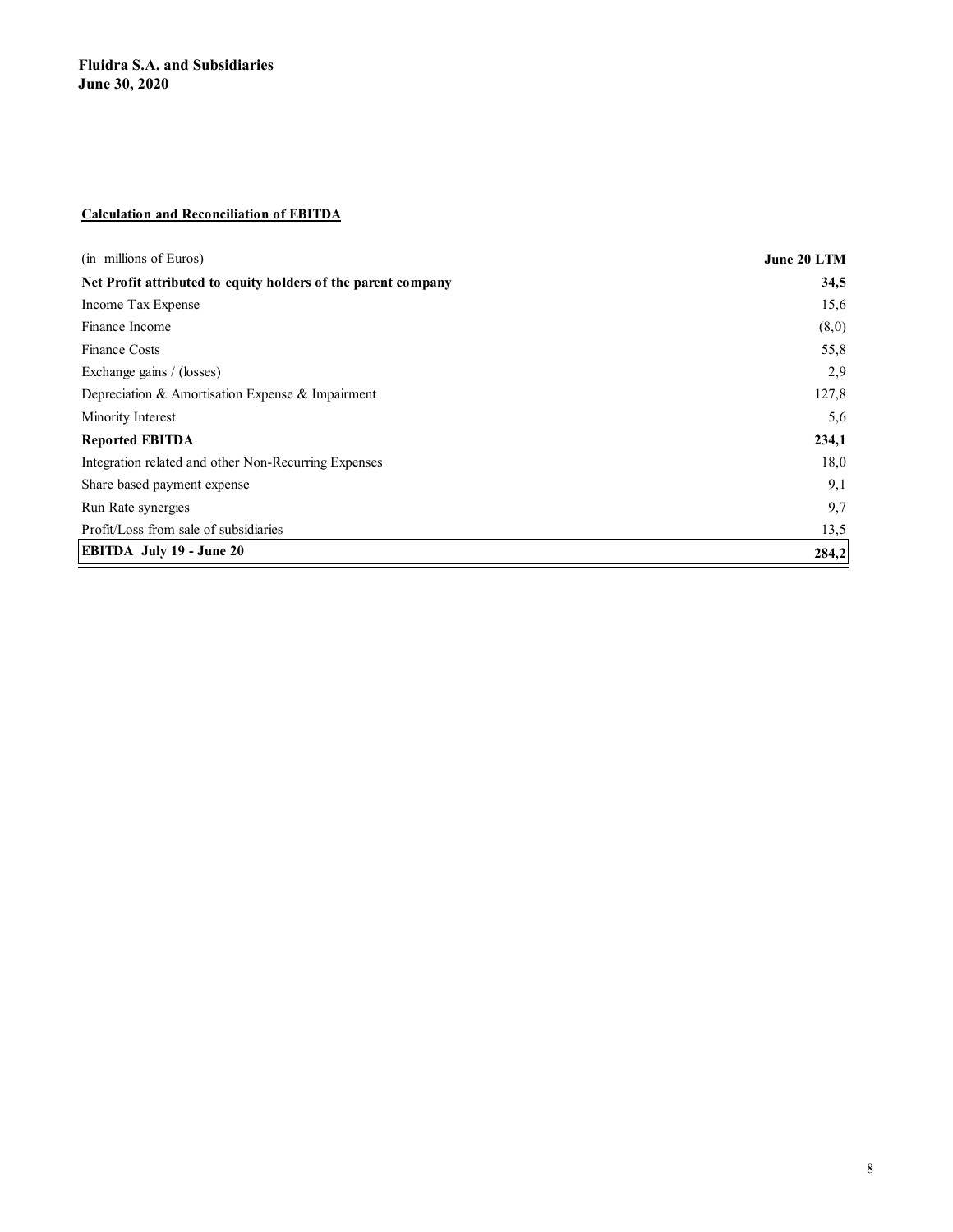| <b>Fluidra S.A. and Subsidiaries</b>                      |                    |
|-----------------------------------------------------------|--------------------|
|                                                           |                    |
|                                                           |                    |
|                                                           |                    |
|                                                           |                    |
| <b>June 30, 2020</b>                                      |                    |
|                                                           |                    |
|                                                           |                    |
| (in millions of Euros)                                    | At 30 June<br>2020 |
|                                                           |                    |
|                                                           |                    |
| First-lien credit facility                                | 726,0              |
| Asset-based lending facility                              | 2,5                |
| Other debt                                                | 74,7               |
| <b>Total debt</b>                                         | 803,1              |
| Unamortized debt issuance costs                           | (16,1)             |
| Debt, current and non-current                             | 787,0              |
| Current portion of first-lien credit facility             | 7,3                |
| Asset-based lending facility                              | 2,5                |
| Current portion of other debt                             | 17,9               |
| Debt, current                                             | 27,7               |
|                                                           |                    |
| Debt, non-current                                         | 759,3              |
|                                                           |                    |
| <b>Lease liabilities</b>                                  | 119,0              |
|                                                           |                    |
| Cash and Cash Equivalents<br>Non Current Financial Assets | 172,6<br>6,9       |
| <b>Current Financial Assets</b>                           | 9,8                |
| Derivative Instruments                                    | (21,3)             |
| <b>Total Cash &amp; Financial Assets</b>                  | 168,0              |
|                                                           |                    |
| Net Financial Debt as per Group Definition                | 619,0              |
|                                                           |                    |
| Net Debt as per Group Definition                          | 738,0              |